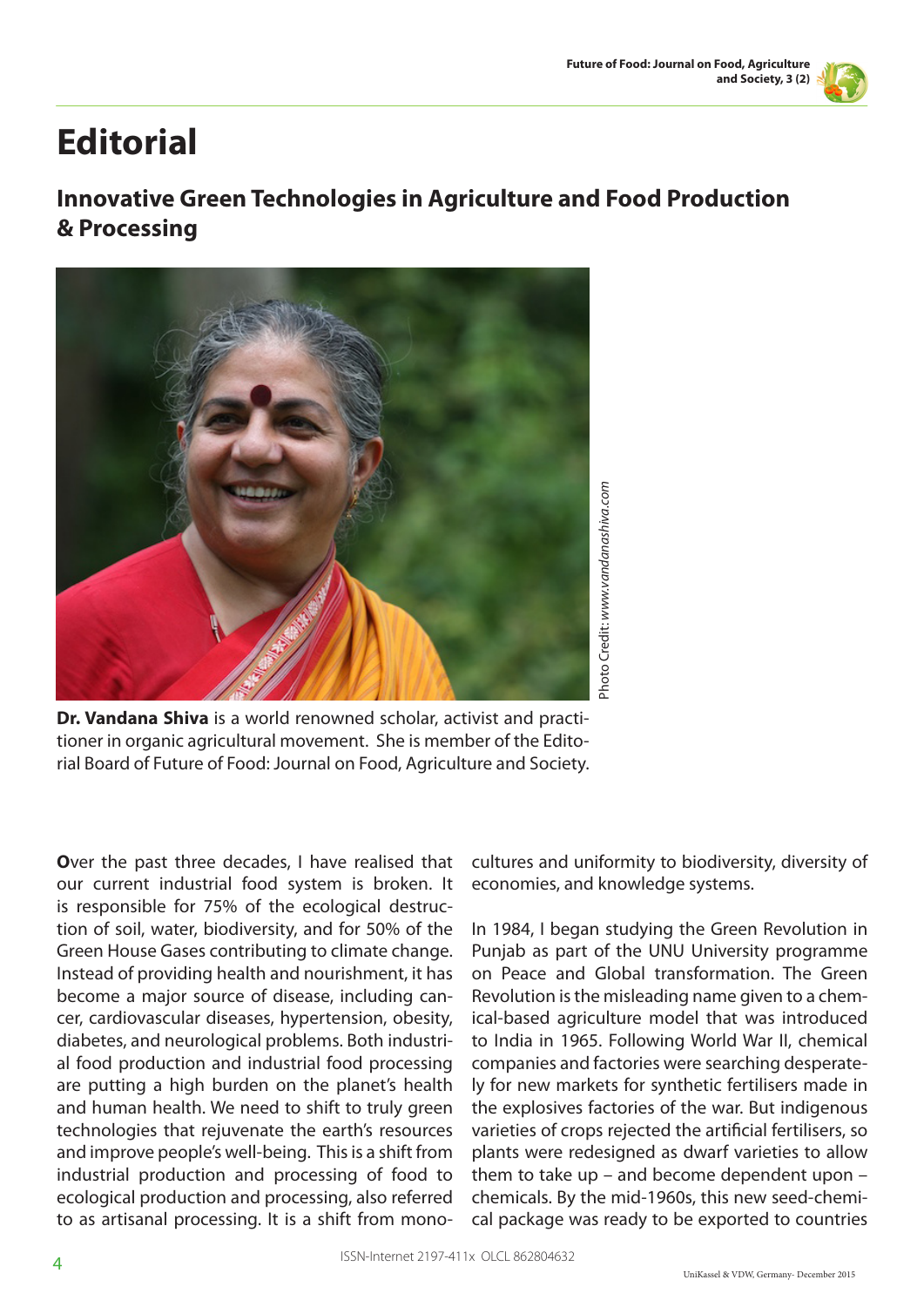



in the Global South under the label of the Green Revolution.

The false narrative perpetuated by the Green Revolution is essential to understanding the dominant narrative that has been created around food and agriculture. This narrative credits the Green Revolution with pulling India out of starvation, for which Normal Borlaug – the leading scientist on the project – was awarded the Nobel Peace Prize in 1970. But there was no starvation in India in 1965. Food prices had risen in cities due to a nationwide drought, and the country needed to import food grains. But under a policy to promote chemicals in agriculture, a condition was created by the U.S. government and the World Bank under which food grains would be sent to India by America only if it also imported seeds and chemicals.

There was a huge gap between the Green Revolution's narrative success and the realities in Punjab. Reduced to a land of rice and wheat, Punjab began producing less food and nutrition as a result of industrial agriculture. Once farmers in Punjab grew 41 varieties of wheat, 37 varieties of rice, 4 varieties of maize, 8 varieties of bajra, 16 varieties of sugarcane, 19 varieties of pulses, and 9 varieties of oilseeds. The majority of this diversity was destroyed. In the place of wheat grains with names like Sharbati, Darra, lal Pissi and Malwa, which described the origins and quality of the crops, we find personality-less monocultures named HD 2329, PBW 343 and WH 524: crops infested with pests and diseases, requiring ever-higher doses of pesticides.

While the Green Revolution in Punjab has left behind decertified soils, depleted aquifers, disappearing biodiversity, indebted farmers, and a 'cancer train' that carries the victims of pesticide-related cancer to Rajasthan for free treatment, this non-sustainable model is being exported to the eastern states of India and to Africa. Bill Gates, with his billions of dollars, is blindly pushing chemicals and commercial seeds into Africa through the Alliance For The Green Revolution in Africa. In fact, all world aid routed through policies of the G8 countries is undemocratically imposing a failed model on Africa. Sadly, the true lessons from Punjab's Green Revolution were only learned by those who were destroyed in its wake.

Not only did industrial agriculture destroy biodiversity, and ecosystems, it also created new health problems. Since the Green Revolution and industrial agriculture are based on adapting plants to chemicals, and for breeding for industrial processing, the quality of food degrades. Industrial wheat bred for industrial processing has led to the emergence of gluten allergies. Traditional wheat bred for nutrition do not contribute to gluten allergies. This is why Monsanto took a patent No. EP 0445929 B1 on May 21st, 2003 on an old Indian wheat variety that did not lead to gluten allergies. On January 27th, 2004 the Research Foundation for Science, Technology and Ecology along with Greenpeace and Bharat Krishak Samaha filed a petition at the EPO challenging the patent rights given to Monsanto, leading to the patent being revoked. Today, there is a Second Green Revolution underway: one comprised of GMOs. GMOs, or Genetically Modified Organisms, are genetically engineered crops with genes for toxins introduced into them. Like the original Green Revolution, GMOs claim to 'feed the world'. But the reality is that GMOs do not produce more, they have led to increased chemical use, and they fail to control weeds and pests. Genetic engineering creates an entirely new type of pollution on our planet, negatively impacting plants and animals, human health, and the livelihoods of farmers and local communities. The only beneficiaries of GM crops are corporations, because they sell more toxic chemicals and they also collect royalties on seed. As a matter of fact, corporations' greed and desire to own seeds is the only reason why GMOs are being pushed undemocratically into food and farming systems across the world.

But something is shifting. A new paradigm of truly green technologies is emerging that produce food using less land, less water, less fossil fuels, no agrichemicals, no GMOs. Food is produced by the soil, the seed, the sun, the water, and the farmer, all interacting with one another. Food embodies ecological relationships, and the knowledge and science of the interactions and interconnectedness that produce food is called agroecology.

Food is the web of life – the currency of life, our nourishment, our cells, our blood, our mind, our culture and identity. The contributions of biodiversity, compassion, and the knowledge and intelligence of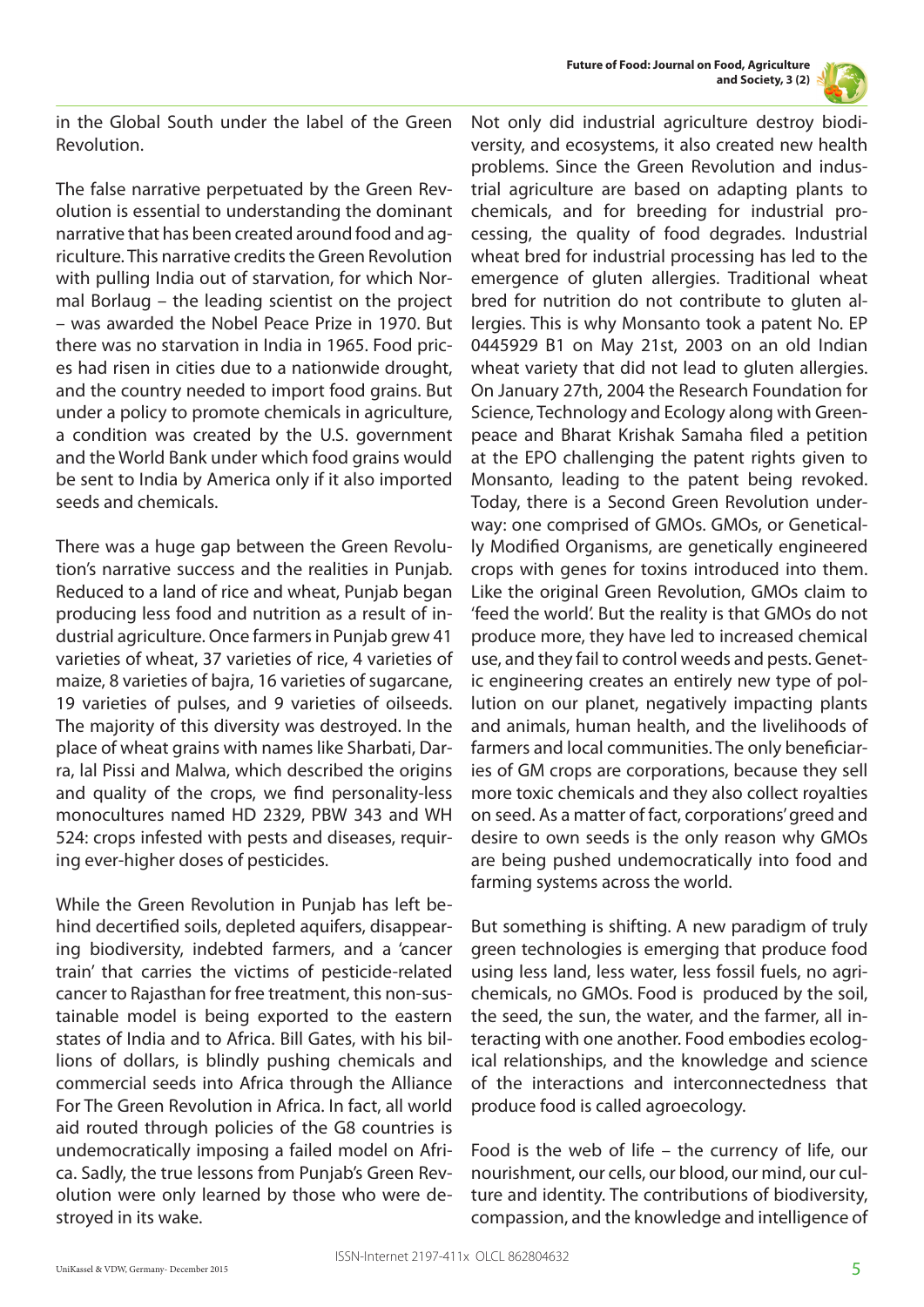small farmers feed the world. That is why in spite of priority given to industrial agriculture, even today 70% of the food comes from small farms.

Food is life, and it is created through living processes that sustains life. In agriculture and food production, nature and nature's laws come first. Violating these laws and trespassing on nature's limits of renewal - of seed and soil, water and energy - is a recipe for food insecurity and future famines. While rejuvenating nature's economy, ecological agriculture produces more and better food, and rejuvenates the health and wellbeing of communities. Taking care of the Earth and feeding people go hand in hand.

Feeding the planet raises some of the most fundamental questions of our times. The food question becomes an ethical question about our relationship with the Earth and other species; about whether we have a right to push species to extinction, or deny large members of the human family their right to safe, healthy, and nutritious food. It becomes an ecological question about whether humans will live as members of the Earth community, or will push themselves to extinction by destroying the ecological foundations of agriculture. It becomes a cultural question about our food cultures, our identity, and our sense of place and rootedness.

Feeding people is a knowledge question about whether we continue to think through a destructive, reductionist, mechanist paradigm, seeing seed and soil as dead matter and mere machines to be manipulated and poisoned, or we think of seed and soil as living, self-organising, self-renewing systems that can give us food without the use of chemicals and poisons. It is also a knowledge question about whether we see centuries of farming by peasants as based on knowledge, and farmers as intelligent, or we think of farmers as ignorant just because they may not have been to university.

The food question is also an economic question: about whether the poor eat or go hungry; about whether public taxes go to subsidise an unhealthy and non-sustainable food system; about whether seeds are in the commons or owned through patents by corporations; and about whether food is distributed on principles of justice, fairness and sovereignty, or on the basis of the unfair rules of so

## called 'free trade'.

Once I realised how misguided, and even false, the dominant system of agriculture was, I decided to do something about it. I dedicated my life to saving seeds and promoting of organic farming and ecological agriculture. Instead of intensifying chemical and capital inputs that were pushing our small farmers into debt, I committed myself to intensifying biodiversity and ecological processes, working with nature, rather than declaring war against her.



**Figure 1:** Seed bank at Navdanya's Bija Vidyapeeth centre, Dehra Dun

In 1987, I started Navdanya, a movement for saving seeds, protecting biodiversity, and spreading ecological methods in farming. We have helped create 120 community seed banks, which have provided open access seeds to farmers to grow tasty, nutritious crops with no external inputs, thus increasing their own nutrition while getting higher incomes. These seed banks have rescued farmers in times of climate extremes including draughts, floods and cyclones. Beginning with the saving and sharing of seed, we